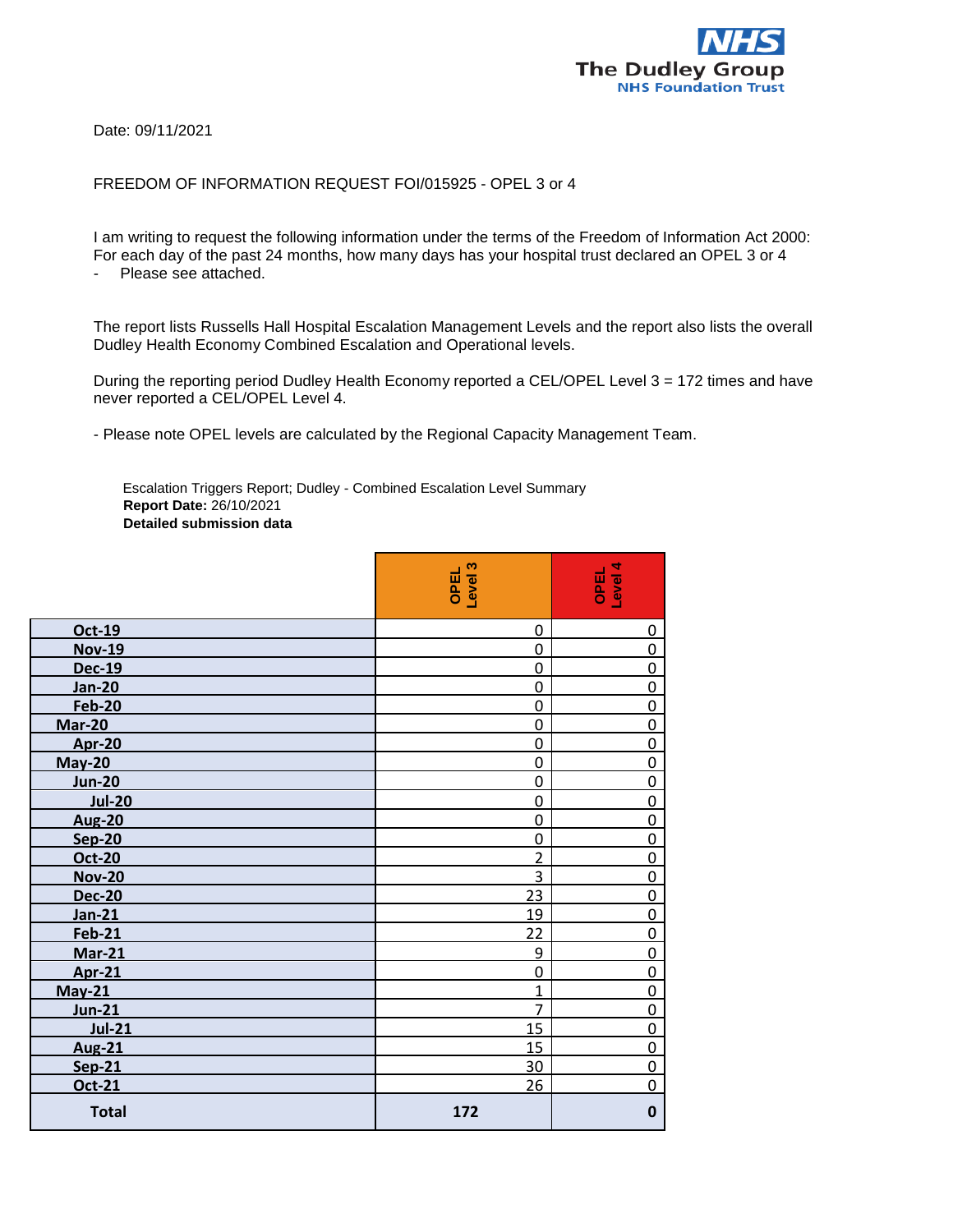## **Escalation Triggers Report - Dudley - Combined Escalation Level; Oct 2020 - Mar 2021**

|             | <b>Dudley - Combined Escalation Level</b> |                |                |            | 09:32 | 4 |
|-------------|-------------------------------------------|----------------|----------------|------------|-------|---|
| <b>Date</b> | <b>Time</b>                               | <b>RHH</b>     | <b>Overall</b> | 20/01/2021 | 09:30 | 4 |
|             |                                           |                | <b>Level</b>   | 26/01/2021 | 09:30 | 3 |
| 01/10/2020  | 09:30                                     | 3              | 3              | 27/01/2021 | 09:30 | 3 |
| 02/10/2020  | 09:30                                     | 3              | 3              | 28/01/2021 | 09:30 | 3 |
| 13/10/2020  | 09:30                                     | 3              | 3              | 29/01/2021 | 09:32 | 3 |
| 14/10/2020  | 09:30                                     | 3              | 3              | 30/01/2021 | 09:30 |   |
| 02/11/2020  | 09:30                                     | $\overline{4}$ | 3              | 02/02/2021 | 09:30 |   |
| 04/11/2020  | 09:30                                     | 4              | 3              | 03/02/2021 | 09:30 |   |
| 10/11/2020  | 09:37                                     | 4              | 3              | 04/02/2021 | 09:38 |   |
| 01/12/2020  | 09:30                                     | 4              | 3              | 05/02/2021 | 09:30 |   |
| 06/12/2020  | 09:30                                     | 3              | 3              | 06/02/2021 | 09:30 |   |
| 07/12/2020  | 09:30                                     | 3              | 3              | 07/02/2021 | 09:30 |   |
| 08/12/2020  | 09:32                                     | 4              | 3              | 08/02/2021 | 09:30 |   |
| 09/12/2020  | 09:30                                     | 3              | 3              | 09/02/2021 | 09:30 |   |
| 10/12/2020  | 09:30                                     | 3              | 3              | 10/02/2021 | 09:30 |   |
| 11/12/2020  | 09:30                                     | 3              | 3              | 11/02/2021 | 09:30 |   |
| 12/12/2020  | 09:30                                     | 3              | 3              | 12/02/2021 | 09:30 |   |
| 13/12/2020  | 09:30                                     | 3              | 3              | 17/02/2021 | 09:30 |   |
| 14/12/2020  | 09:30                                     | 3              | 3              | 18/02/2021 | 09:26 |   |
| 15/12/2020  | 09:30                                     | $\overline{4}$ | 3              | 19/02/2021 | 09:28 |   |
| 16/12/2020  | 09:30                                     | 3              | 3              | 20/02/2021 | 09:30 |   |
| 17/12/2020  | 09:28                                     | 4              | 3              | 21/02/2021 | 09:30 |   |
| 18/12/2020  | 09:30                                     | 3              | 3              | 22/02/2021 | 09:30 |   |
| 19/12/2020  | 09:30                                     | 3              | 3              | 23/02/2021 | 09:30 |   |
| 20/12/2020  | 09:30                                     | 3              | 3              | 24/02/2021 | 09:30 |   |
| 21/12/2020  | 09:35                                     | 3              | 3              | 25/02/2021 | 09:35 |   |
| 22/12/2020  | 09:30                                     | 3              | 3              | 26/02/2021 | 09:35 |   |
| 23/12/2020  | 09:30                                     | 3              | 3              | 28/02/2021 | 09:30 |   |
| 26/12/2020  | 09:30                                     | 3              | 3              | 01/03/2021 | 09:30 |   |
| 27/12/2020  | 09:30                                     | 3              | 3              | 02/03/2021 | 09:30 |   |
| 28/12/2020  | 09:30                                     | 3              | 3              | 03/03/2021 | 09:35 |   |
| 31/12/2020  | 09:31                                     | 3              | 3              | 04/03/2021 | 09:30 |   |
| 01/01/2021  | 09:30                                     | 3              | 3              | 05/03/2021 | 09:30 |   |
| 02/01/2021  | 09:30                                     | 4              | 3              | 07/03/2021 | 09:30 |   |
| 05/01/2021  | 09:37                                     | 4.             | 3              | 09/03/2021 | 09:37 |   |
| 06/01/2021  | 09:30                                     | 4              | 3              | 10/03/2021 | 09:30 |   |
| 07/01/2021  | 09:29                                     | 3              | 3              |            | 09:44 |   |
| 08/01/2021  | 09:30                                     | 4.             | 3              |            |       |   |
| 09/01/2021  | 09:30                                     | $\overline{4}$ | 3              |            |       |   |
| 11/01/2021  | 09:36                                     | 3              | 3              |            |       |   |
| 12/01/2021  | 09:30                                     | 4              | 3              |            |       |   |
| 13/01/2021  | 09:38                                     | 3              | 3              |            |       |   |
| 14/01/2021  | 09:30                                     | 3              | 3              |            |       |   |

18/01/2021 09:30 3 3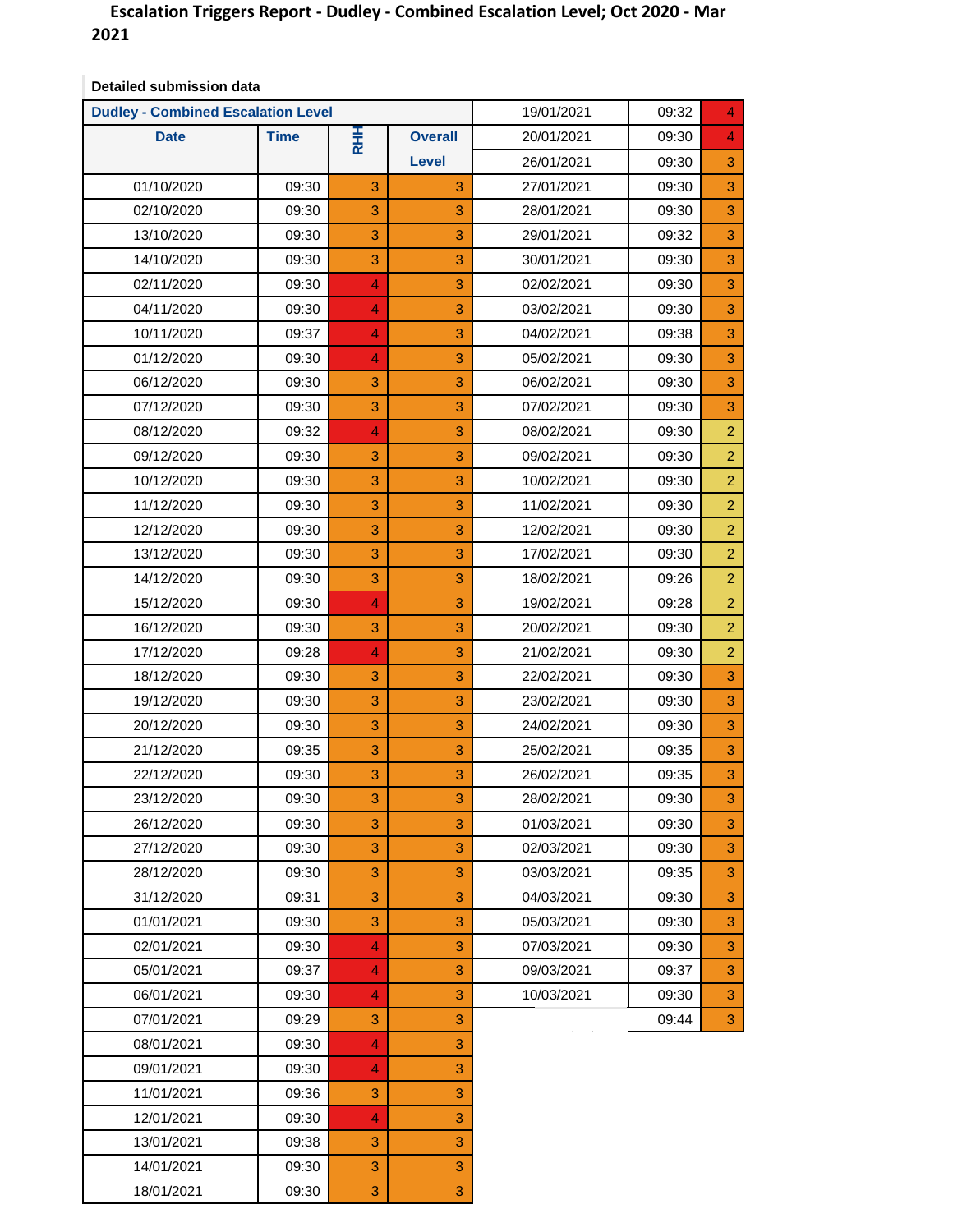٦

**Detailed submission data**

Т

|             | <b>Dudley - Combined Escalation Level</b> |                |                            |            |       |                           |    |
|-------------|-------------------------------------------|----------------|----------------------------|------------|-------|---------------------------|----|
| <b>Date</b> | <b>Time</b>                               | <b>RHH</b>     | <b>Overa</b><br>Ш<br>Level |            |       |                           |    |
| 25/05/2021  | 09:30                                     | $\overline{4}$ | 3                          | 05/09/2021 | 09:30 | $\ensuremath{\mathsf{3}}$ | 3  |
| 05/06/2021  | 09:30                                     | 3              | 3                          | 06/09/2021 | 09:30 | 3                         | 3  |
| 08/06/2021  | 09:30                                     | 4              | 3                          | 07/09/2021 | 09:30 | $\overline{4}$            | 3  |
| 15/06/2021  | 09:30                                     | 3              | 3                          | 08/09/2021 | 09:30 | 3                         | 3  |
| 16/06/2021  | 09:30                                     | 3              | 3                          | 09/09/2021 | 09:30 | $\ensuremath{\mathsf{3}}$ | 3  |
| 17/06/2021  | 09:30                                     | 3              | 3                          | 10/09/2021 | 09:30 | $\ensuremath{\mathsf{3}}$ | 3  |
| 19/06/2021  | 09:30                                     | 3              | 3                          | 11/09/2021 | 09:30 | $\overline{4}$            | 3  |
| 20/06/2021  | 09:30                                     | 3              | 3                          | 12/09/2021 | 09:30 | $\ensuremath{\mathsf{3}}$ | 3  |
| 02/07/2021  | 09:30                                     | 3              | 3                          | 13/09/2021 | 09:30 | $\ensuremath{\mathsf{3}}$ | 3  |
| 03/07/2021  | 09:30                                     | 3              | 3                          | 14/09/2021 | 09:30 | 3                         | 3  |
| 04/07/2021  | 09:30                                     | 3              | 3                          | 15/09/2021 | 09:30 | $\overline{4}$            | 3  |
| 05/07/2021  | 09:30                                     | 3              | 3                          | 16/09/2021 | 09:30 | 3                         | 3  |
| 06/07/2021  | 09:30                                     | 3              | 3                          | 17/09/2021 | 09:30 | $\ensuremath{\mathsf{3}}$ | 3  |
| 12/07/2021  | 09:30                                     | 3              | 3                          | 18/09/2021 | 09:30 | $\overline{c}$            | 3  |
| 13/07/2021  | 09:30                                     | 3              | 3                          | 19/09/2021 | 09:30 | 3                         | 3  |
| 14/07/2021  | 09:30                                     | 3              | 3                          | 20/09/2021 | 09:30 | $\overline{4}$            | 3  |
| 20/07/2021  | 09:30                                     | 3              | 3                          | 21/09/2021 | 09:30 | 3                         | 3  |
| 21/07/2021  | 09:30                                     | 3              | 3                          | 22/09/2021 | 09:30 | $\ensuremath{\mathsf{3}}$ | 3  |
| 23/07/2021  | 09:30                                     | $\overline{4}$ | 3                          | 23/09/2021 | 09:30 | $\ensuremath{\mathsf{3}}$ | 3  |
| 24/07/2021  | 09:30                                     | 3              | 3                          | 24/09/2021 | 09:30 | 3                         | 3  |
| 25/07/2021  | 09:30                                     | $\overline{4}$ | 3                          | 25/09/2021 | 09:30 | 3                         | 3  |
| 26/07/2021  | 09:30                                     | 3              | 3                          | 26/09/2021 | 09:30 | 3                         | 3  |
| 27/07/2021  | 09:30                                     | 3              | 3                          | 27/09/2021 | 09:32 | $\overline{2}$            | 3  |
| 03/08/2021  | 09:30                                     | $\overline{4}$ | 3                          | 28/09/2021 | 09:41 | $\ensuremath{\mathsf{3}}$ | 3  |
| 04/08/2021  | 09:30                                     | з              | 3                          | 29/09/2021 | 09:30 | 4                         | 3. |
| 05/08/2021  | 09:30                                     | 3              | 3                          | 30/09/2021 | 09:30 | 3                         | 3  |
| 06/08/2021  | 09:30                                     | $\sqrt{3}$     | 3                          |            |       |                           |    |
| 07/08/2021  | 09:30                                     | 3              | 3                          |            |       |                           |    |
| 08/08/2021  | 09:30                                     | 3              | 3                          |            |       |                           |    |
| 12/08/2021  | 09:30                                     | 3              | 3                          |            |       |                           |    |
| 15/08/2021  | 09:30                                     | $\mathbf{3}$   | 3                          |            |       |                           |    |
| 21/08/2021  | 09:30                                     | 3              | 3                          |            |       |                           |    |
| 25/08/2021  | 09:30                                     | 3              | 3                          |            |       |                           |    |
| 27/08/2021  | 09:30                                     | 3              | 3                          |            |       |                           |    |
| 28/08/2021  | 09:30                                     | $\sqrt{3}$     | 3                          |            |       |                           |    |
| 29/08/2021  | 09:30                                     | 3              | 3                          |            |       |                           |    |
| 30/08/2021  | 09:35                                     | 3              | 3                          |            |       |                           |    |
| 31/08/2021  | 09:30                                     | 3              | 3                          |            |       |                           |    |
| 01/09/2021  | 09:28                                     | $\sqrt{3}$     | 3                          |            |       |                           |    |
| 02/09/2021  | 09:42                                     | 3              | 3                          |            |       |                           |    |
| 03/09/2021  | 09:30                                     | 3              | 3                          |            |       |                           |    |
| 04/09/2021  | 09:30                                     | $\mathbf{3}$   | 3                          |            |       |                           |    |